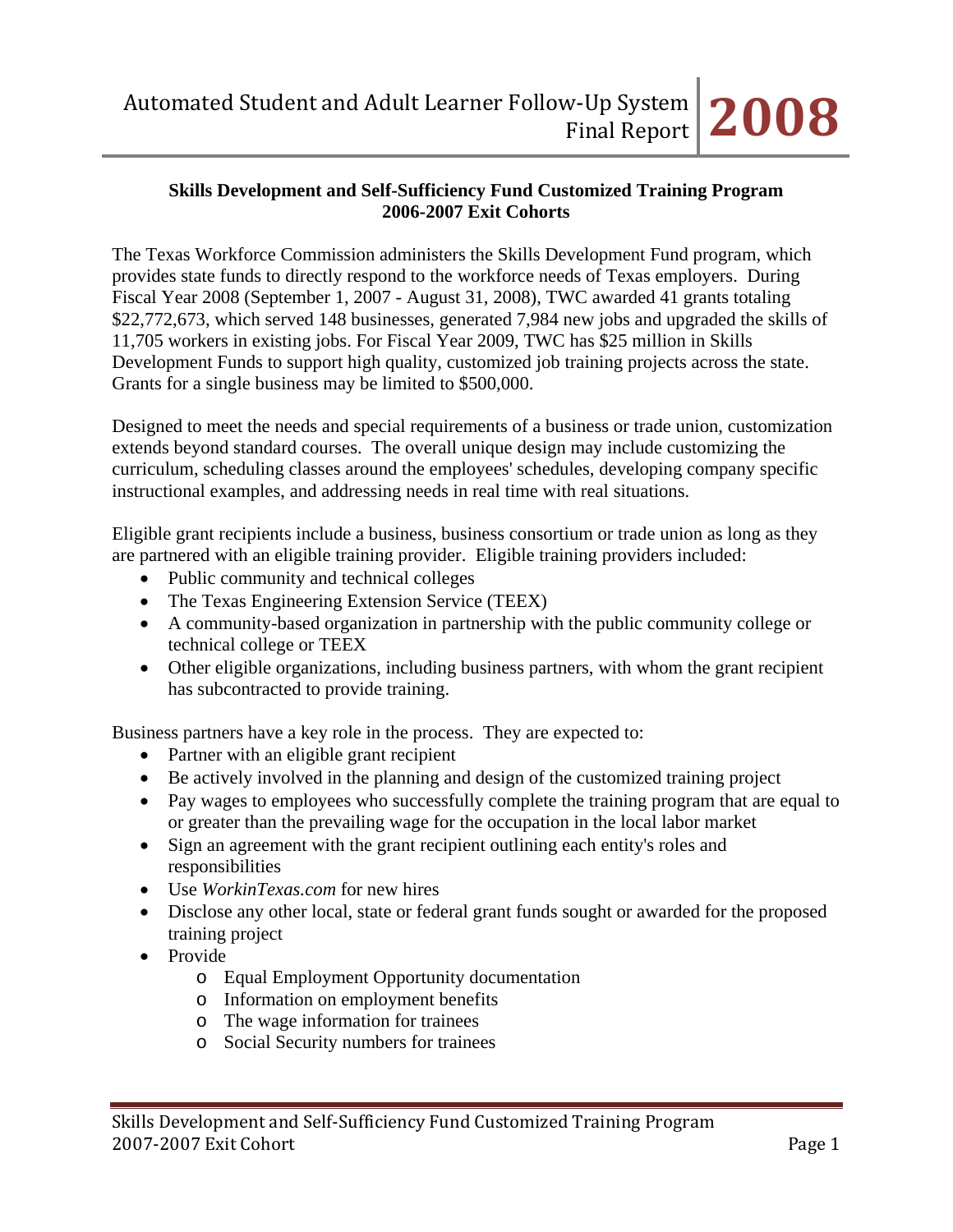The Workforce Business Services' Skills Development Fund (SDF) Evaluation Team has developed training to assist new staff, the SDF Outreach, Development, and Technical Assistance Team, the colleges, and the businesses in researching and determining prevailing wages for the occupations for which training is being requested in SDF proposals.

It is a statutory requirement [Texas Labor Code, 303.002(b)(2)] that the wages for each occupation must be equal to or greater than the prevailing wage for that occupation in the local labor market. The local labor market is the Workforce Development Area (WDA) where the trainees will be employed upon the completion of training. The prevailing wage for an occupation is determined by identifying the wage at the 25th percentile for that occupation in the WDA. Making this determination is usually a straightforward process; however, there are certain situations for which additional research is necessary.

Researching prevailing wage is a multi-step process utilizing several systems, including the U.S. Department of Labor Bureau of Labor Statistics Standard Occupational Classification (SOC) system (http://stats.bls.gov/soc/soc\_majo.htm and http://www.bls.gov/oco/home.htm), the Texas Workforce Commission – Labor Market and Career Information (LMCI) Texas Rapid Access to Career and Economic Resources (TRACER) system (http://www.tracer2.com), and the North American Industry Classification System (NAICS) ([http://www.census.gov/epcd/naics02/naicod02.htm\)](http://www.census.gov/epcd/naics02/naicod02.htm).

The purpose of the Self-Sufficiency Fund is to provide training for targeted employment opportunities primarily for adult Temporary Assistance for Needy Families (TANF) recipients as well as those individuals at risk of becoming dependent on public assistance. The goal of the fund is to help primarily adult TANF recipients as well as those individuals at risk of becoming dependent on public assistance receive training leading to a job which allows them to become and remain independent of financial assistance provided under Texas Human Resources Code, Chapters 31, 33 and 34. Priority shall also be given to proposals containing evidence of established referral procedures or agreements with Board contractors, one-stop centers, or other entities. The goal of the fund may also be accomplished by providing funds for support services as necessary for participants to prepare for and participate in training activities and to make the transition from training activities to employment.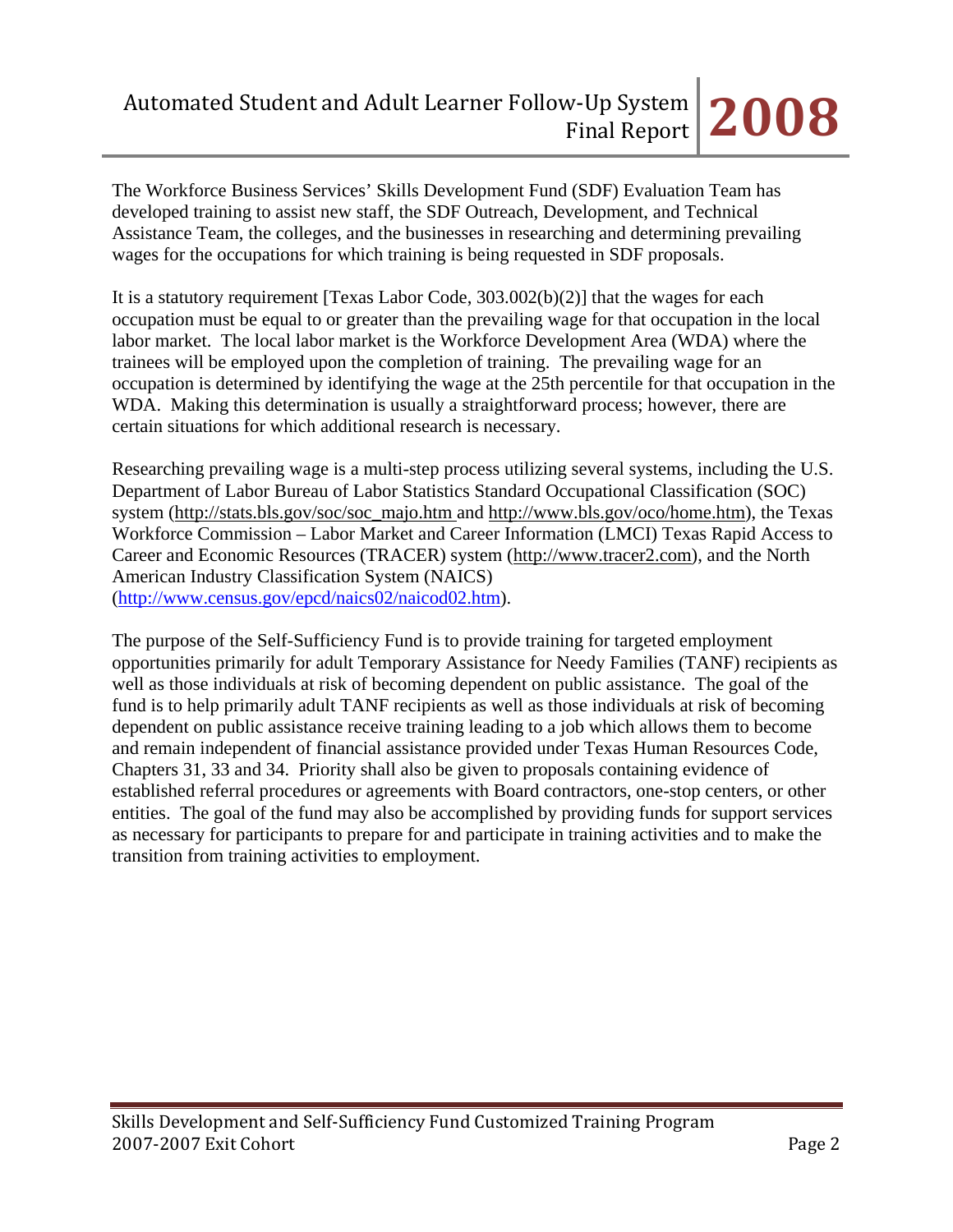## **Seed Records**

LMCI received 36,580 seed records for SDF from Workforce Policy and Service Delivery department of TWC's Workforce Development Division. Each seed record represents a unique combination of a client Social Security Number (SSN) and a program service they received. Because many clients received more than one service, the input file included the same SSN multiple times. The seed records were unduplicated by SSN and contract ID. That process revealed 16,536 unique participants. The seed records were linked to the unemployment insurance (UI) wage record database and to the Texas Bureau of Vital Statistics. We removed deceased participants and those who were making \$25,000 or more in the target quarter. The latter data quality step is necessary to avoid including inaccurate wage record earnings data, which has the potential to skew the analysis. The data was then linked to the Texas Department of Criminal Justice (TDCJ), to determine incarceration and the Federal Employment Data Exchange System (FEDES), to determine employment with the federal government. After removing all participants who were incarcerated, deceased, or making \$25,000 or more, there were 15,320 participant records retained for analysis. LMCI received 4,184 records for SSF. Those seed records went through the same process as the SDF seed records and 1,929 participant records were analyzed for this report.

## **Results**

The results for this report have been ranked in descending order *with the cohort total included.* This was done so one can see where labor market outcomes for various participant groups lie in relation to the labor market outcomes for the entire cohort.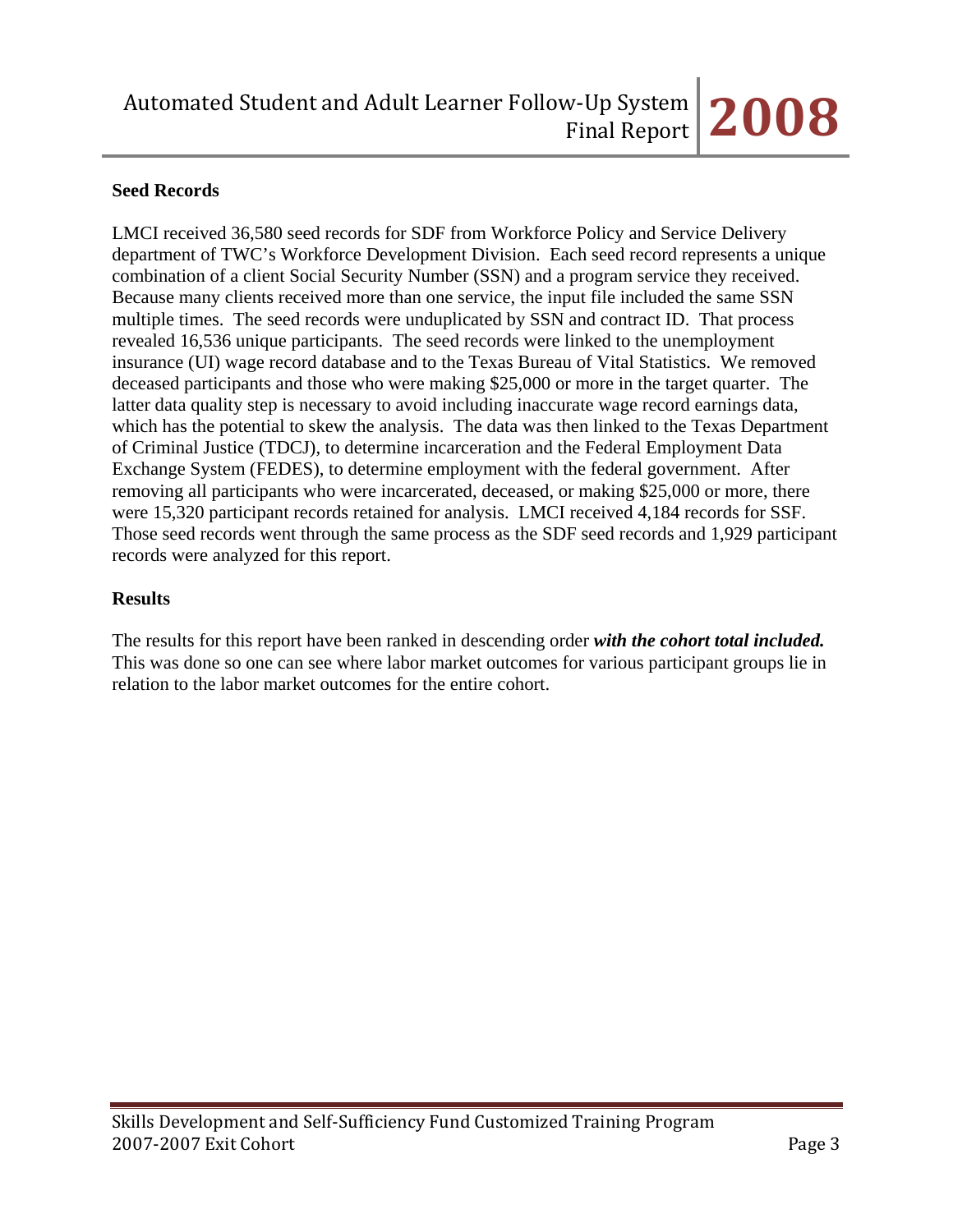## **Skills Development Fund (SDF)**

Table 1 shows employment for SDF participants in the 4<sup>th</sup> quarter of 2007, by training provider. Participants who received training at DCCD-Cedar Valley College and Howard College had 100 percent employment. Those who received training at Lamar State College - Orange had employment of 96.7 percent. TSTC-Waco had the most participants and had 90.4 percent employment for the quarter. Overall employment for SDF was 88.1 percent in the  $4<sup>th</sup>$  quarter of 2007.

|                                                   |                | N              | $\frac{0}{0}$  |
|---------------------------------------------------|----------------|----------------|----------------|
| <b>Provider</b>                                   | N              | <b>Working</b> | <b>Working</b> |
| <b>DCCD-Cedar Valley College</b>                  | $\overline{7}$ | 7              | 100.0          |
| <b>Howard College</b>                             | 14             | 14             | 100.0          |
| Lamar State College - Orange                      | 120            | 116            | 96.7           |
| Victoria College                                  | 974            | 941            | 96.6           |
| El Paso Community College District                | 679            | 645            | 95.0           |
| Amarillo College                                  | 127            | 120            | 94.5           |
| <b>Austin Community College</b>                   | 276            | 259            | 93.8           |
| Texas State Technical College - Marshall          | 476            | 443            | 93.1           |
| Paris Junior College                              | 1,470          | 1,368          | 93.1           |
| North Central Texas College                       | 176            | 163            | 92.6           |
| <b>Temple College</b>                             | 88             | 81             | 92.1           |
| Texarkana College                                 | 1,141          | 1,051          | 92.1           |
| <b>Tarrant County College</b>                     | 825            | 757            | 91.8           |
| Amarillo College                                  | 252            | 229            | 90.9           |
| <b>Cisco Junior College</b>                       | 98             | 89             | 90.8           |
| Texas State Technical College - Waco              | 2,184          | 1,974          | 90.4           |
| <b>Total</b>                                      | 15,341         | 13,515         | 88.1           |
| Lee College                                       | 498            | 436            | 87.6           |
| <b>Texas State Technical College - West Texas</b> | 16             | 14             | 87.5           |
| <b>Hill College</b>                               | 357            | 310            | 86.8           |
| San Jacinto College District                      | 782            | 676            | 86.5           |
| Panola College                                    | 955            | 818            | 85.7           |
| <b>Alamo Community College District</b>           | 1,179          | 985            | 83.6           |
| <b>Blinn College</b>                              | 245            | 204            | 83.3           |
| <b>Grayson County College</b>                     | 1,194          | 988            | 82.8           |
| <b>Laredo Community College</b>                   | 258            | 205            | 79.5           |
| <b>Houston Community College System</b>           | 278            | 221            | 79.5           |
| <b>Frank Phillips College</b>                     | 421            | 269            | 63.9           |
| North Central Texas College                       | 230            | 112            | 48.7           |

### **Table 1. Employment by Training Provider**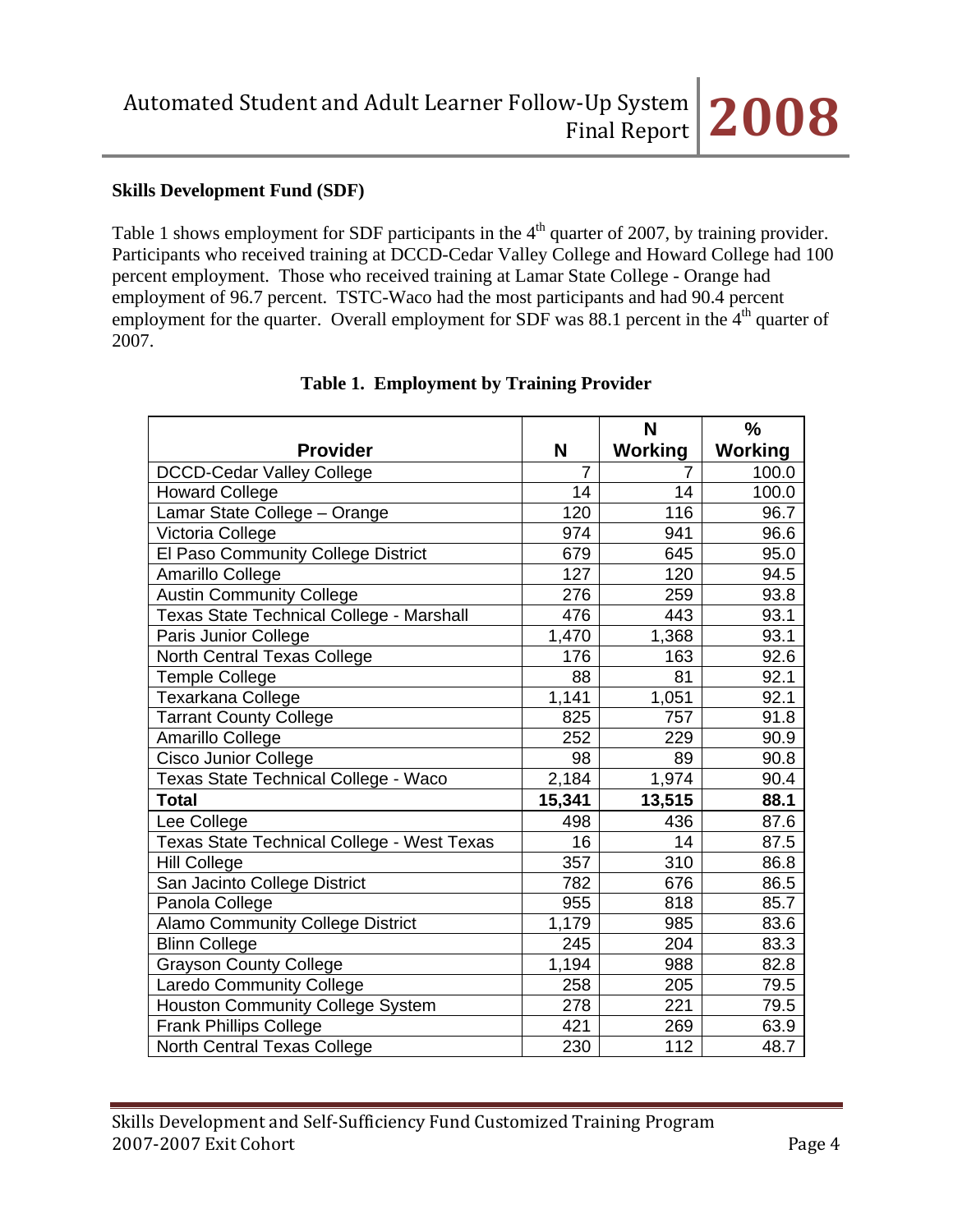Lamar State College - Orange was the training provider with the highest median quarterly earnings in 2007 with \$19,582 (Table 2). They were followed by Victoria College with earnings of \$18,542. North Central Texas College rounded out the top three with \$14,076. TSTC-Waco had median quarterly earnings of \$8,501 for the quarter. Overall median quarterly earnings for the SDF cohort were \$10,603.

| <b>Provider</b>                            | N              | N<br>Working   | <b>Median</b><br>Quarterly<br><b>Earnings</b> | <b>Annualized</b><br><b>Earnings</b> |
|--------------------------------------------|----------------|----------------|-----------------------------------------------|--------------------------------------|
| Lamar State College - Orange               | 120            | 116            | \$19,582                                      | \$78,328                             |
| Victoria College                           | 974            | 941            | \$18,542                                      | \$74,168                             |
| North Central Texas College                | 176            | 163            | \$14,076                                      | \$56,304                             |
| Paris Junior College                       | 1,470          | 1,368          | \$13,787                                      | \$55,148                             |
| Amarillo College                           | 127            | 120            | \$13,725                                      | \$54,900                             |
| <b>Austin Community College</b>            | 276            | 259            | \$13,249                                      | \$52,996                             |
| Texas State Technical College - Marshall   | 476            | 443            | \$13,174                                      | \$52,696                             |
| <b>Houston Community College System</b>    | 278            | 221            | \$13,005                                      | \$52,020                             |
| Amarillo College                           | 252            | 229            | \$12,877                                      | \$51,508                             |
| Panola College                             | 955            | 818            | \$12,153                                      | \$48,612                             |
| Lee College                                | 498            | 436            | \$11,601                                      | \$46,404                             |
| North Central Texas College                | 230            | 112            | \$11,559                                      | \$46,236                             |
| San Jacinto College District               | 782            | 676            | \$11,393                                      | \$45,572                             |
| <b>Frank Phillips College</b>              | 421            | 269            | \$11,077                                      | \$44,308                             |
| <b>Cisco Junior College</b>                | 98             | 89             | \$11,034                                      | \$44,136                             |
| <b>Total</b>                               | 15,341         | 13,515         | \$10,599                                      | \$42,396                             |
| Texarkana College                          | 1,141          | 1,051          | \$10,516                                      | \$42,064                             |
| <b>Tarrant County College</b>              | 825            | 757            | \$10,237                                      | \$40,948                             |
| <b>Hill College</b>                        | 357            | 310            | \$9,507                                       | \$38,028                             |
| <b>Blinn College</b>                       | 245            | 204            | \$8,801                                       | \$35,204                             |
| <b>Temple College</b>                      | 88             | 81             | \$8,578                                       | \$34,312                             |
| Texas State Technical College - Waco       | 2,184          | 1,974          | \$8,501                                       | \$34,004                             |
| Texas State Technical College - West Texas | 16             | 14             | \$8,077                                       | \$32,308                             |
| El Paso Community College District         | 679            | 645            | \$8,011                                       | \$32,044                             |
| <b>Howard College</b>                      | 14             | 14             | \$7,541                                       | \$30,164                             |
| <b>DCCD-Cedar Valley College</b>           | $\overline{7}$ | $\overline{7}$ | \$7,379                                       | \$29,516                             |
| <b>Alamo Community College District</b>    | 1,179          | 985            | \$6,719                                       | \$26,876                             |
| <b>Grayson County College</b>              | 1,194          | 988            | \$5,169                                       | \$20,676                             |
| <b>Laredo Community College</b>            | 258            | 205            | \$3,394                                       | \$13,576                             |

# **Table 2. Median Quarterly Earnings by Training Provider**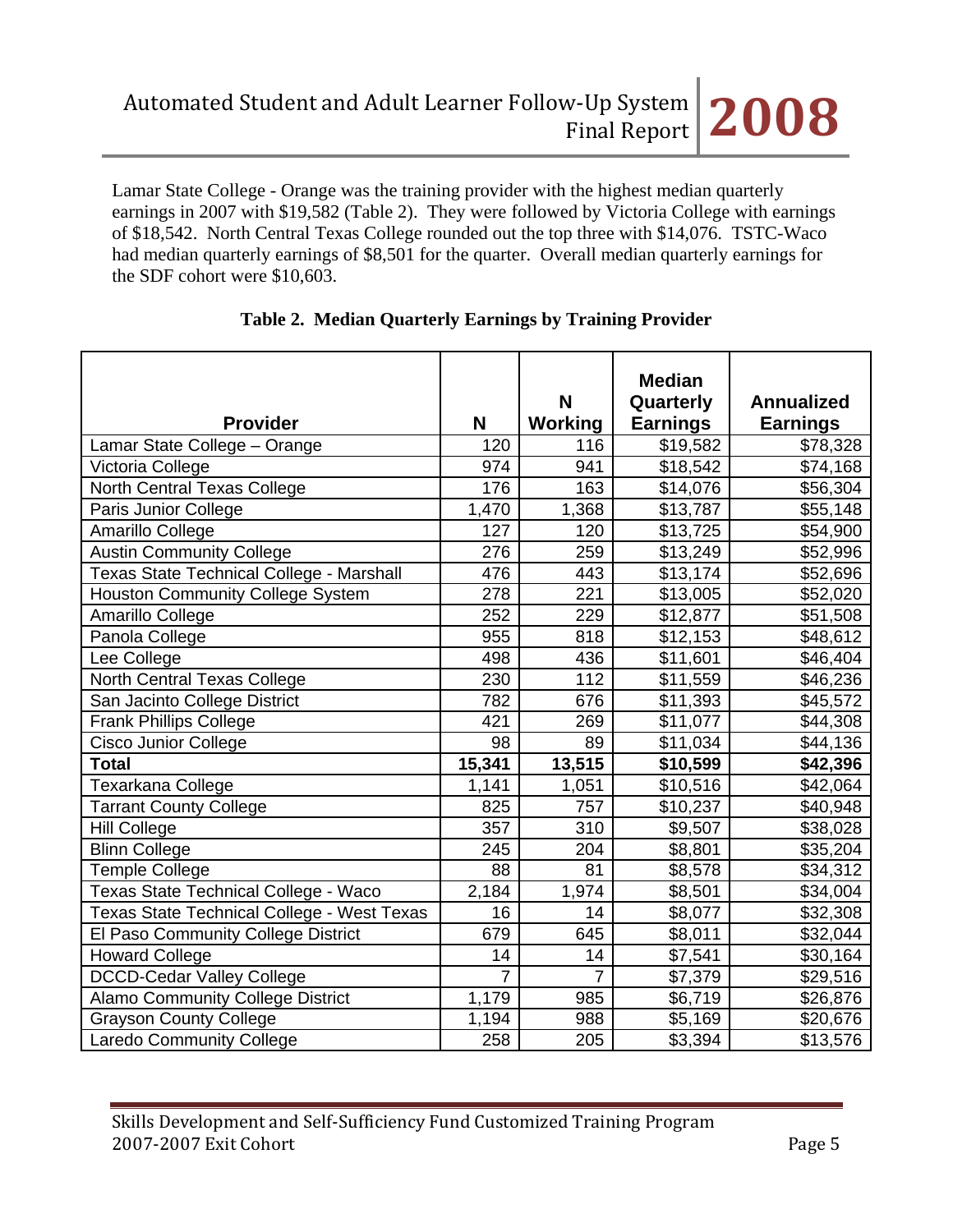Table 3 shows employment in the  $4<sup>th</sup>$  quarter of 2007 by completion status. Participants who successfully completed their coursework and passed the exam at the end had the highest employment percentage, 88.2 percent.

| <b>Completion Status</b>         | N      | N<br>Working | $\frac{0}{0}$<br>Working |
|----------------------------------|--------|--------------|--------------------------|
| <b>Complete Successfully</b>     | 14,870 | 13,110       | 88.2                     |
| Total                            | 15,341 | 13,515       | 88.1                     |
| <b>Complete-Not Successfully</b> | 471    | 405          | 86.C                     |

|  | <b>Table 3. Employment by Completion Status</b> |  |  |  |
|--|-------------------------------------------------|--|--|--|
|--|-------------------------------------------------|--|--|--|

Table 4 shows that those who completed training and successfully passed the exams at the end of training had the highest median quarterly earnings with \$10,703.

|  |  |  |  | Table 4. Median Quarterly Earnings by Completion Status |  |
|--|--|--|--|---------------------------------------------------------|--|
|--|--|--|--|---------------------------------------------------------|--|

| <b>Completion Status</b>         | N      | N<br>Working | <b>Median</b><br><b>Earnings</b> |
|----------------------------------|--------|--------------|----------------------------------|
| <b>Complete Successfully</b>     | 14,870 | 13,110       | \$10,703                         |
| Total                            | 15,341 | 13,515       | \$10,599                         |
| <b>Complete-Not Successfully</b> | 471    | 405          | \$8,564                          |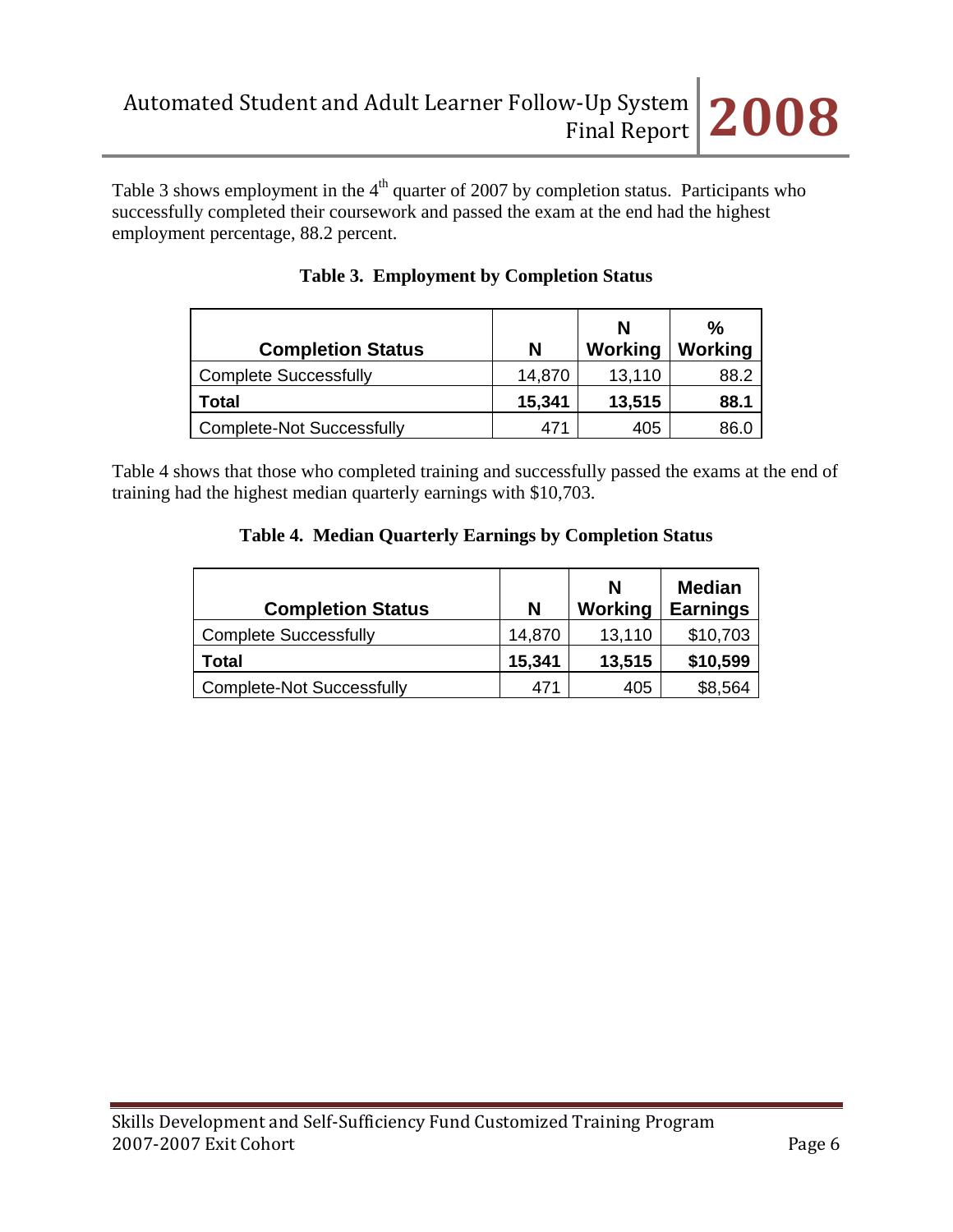Table 5 shows employment for the ten most frequent "classification of instructional programming" (CIP) codes used in training. Occupational Safety and Health Technology/Technician had employment of 85.3 percent. Logistics and Materials Management was the training CIP with the highest employment percentage (97.4%). Insurance was second on the list with 94.6 percent employed. Business/Commerce, General rounded out the top three with 92.4 percent employment.

|                                              |        | N              | $\%$    |
|----------------------------------------------|--------|----------------|---------|
| <b>CIP</b>                                   | N      | <b>Working</b> | Working |
| Logistics and Materials Management           | 586    | 571            | 97.4    |
| Insurance                                    | 387    | 366            | 94.6    |
| Business/Commerce, General                   | 866    | 800            | 92.4    |
| Business Administration and Management,      |        |                |         |
| General                                      | 1,127  | 1,028          | 91.2    |
| Manufacturing Technology/Technician          | 493    | 445            | 90.3    |
| Well Drilling/Driller                        | 417    | 375            | 89.9    |
| Total                                        | 15,341 | 13,515         | 88.1    |
| Occupational Safety and Health               |        |                |         |
| Technology/Technician                        | 2,837  | 2,420          | 85.3    |
| <b>Quality Control Technology/Technician</b> | 412    | 351            | 85.2    |
| Unknown                                      | 664    | 526            | 79.2    |
| Home Furnishings and Equipment Installers    | 421    | 269            | 63.9    |

# **Table 5. Employment by 6-Digit CIP Code, Top 10 CIP Codes**

It is important to note that most SDF participants are already employed. Training received represents additional knowledge and skills in addition to their existing skill set. Thus, occupationally-specific training received is not exclusively responsible for these documented labor market outcomes.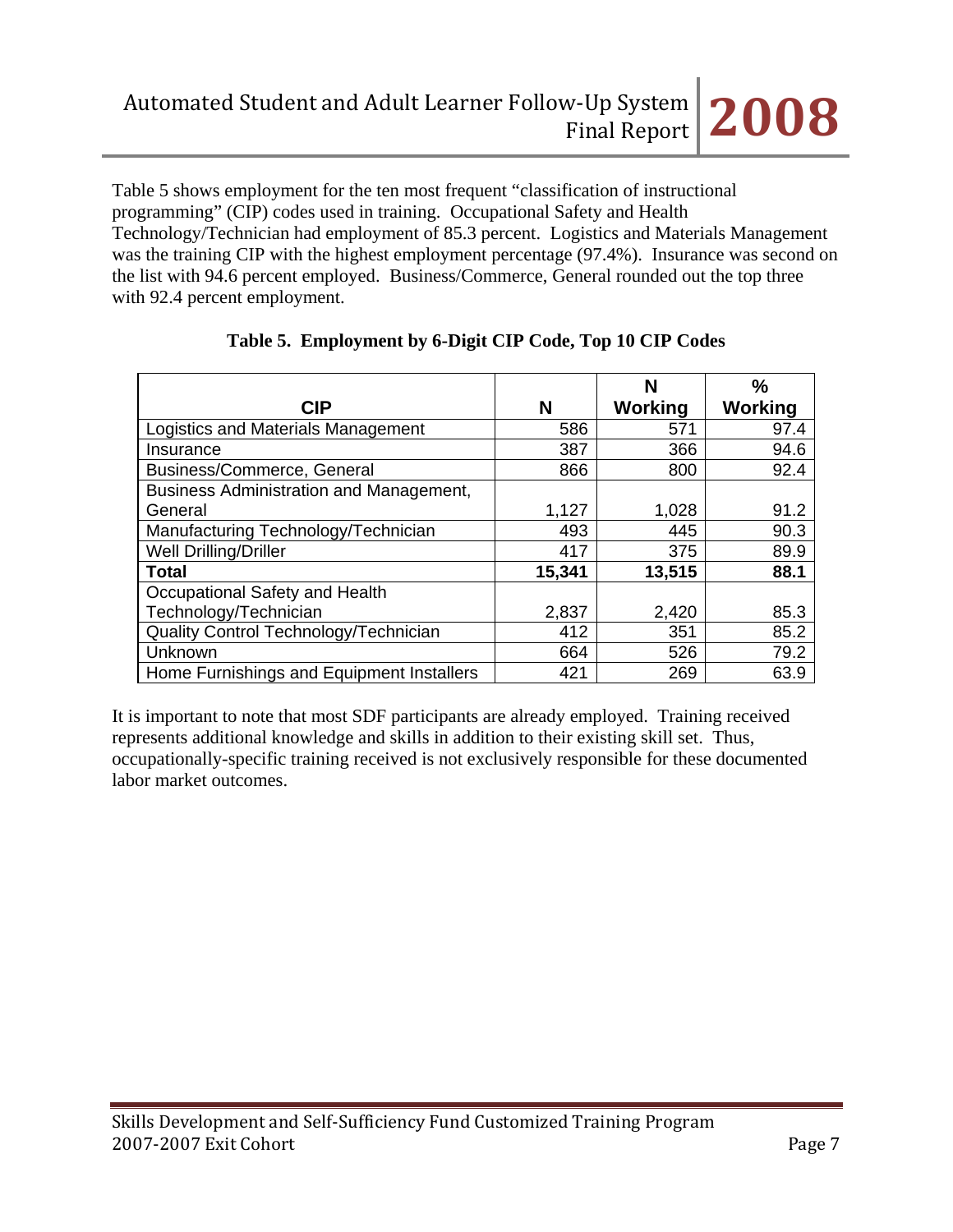Participants receiving training under the Well Drilling/Driller CIP code had the highest median quarterly earnings in the  $4<sup>th</sup>$  quarter of 2007 with \$16,631 (Table 6). Logistics and Materials Management was second with \$14,559 and the Quality Control Technology/Technician CIP code was third with \$13,330.

| <b>CIP</b>                                         | N      | N<br>Working | <b>Median</b><br><b>Earnings</b> |
|----------------------------------------------------|--------|--------------|----------------------------------|
| <b>Well Drilling/Driller</b>                       | 417    | 375          | \$16,631                         |
| Logistics and Materials Management                 | 586    | 571          | \$14,559                         |
| Quality Control Technology/Technician              | 412    | 351          | \$13,330                         |
| Business Administration and Management,<br>General | 1,127  | 1,028        | \$11,807                         |
| Manufacturing Technology/Technician                | 493    | 445          | \$11,141                         |
| Home Furnishings and Equipment Installers          | 421    | 269          | \$11,077                         |
| <b>Total</b>                                       | 15,341 | 13,515       | \$10,599                         |
| Business/Commerce, General                         | 866    | 800          | \$10,404                         |
| Insurance                                          | 387    | 366          | \$8,762                          |
| Occupational Safety and Health                     |        |              |                                  |
| Technology/Technician                              | 2,837  | 2,420        | \$7,051                          |
| Unknown                                            | 664    | 526          | \$5,800                          |

## **Table 6. Median Quarterly Earnings by 6-Digit CIP Code, Top 10 CIP Codes**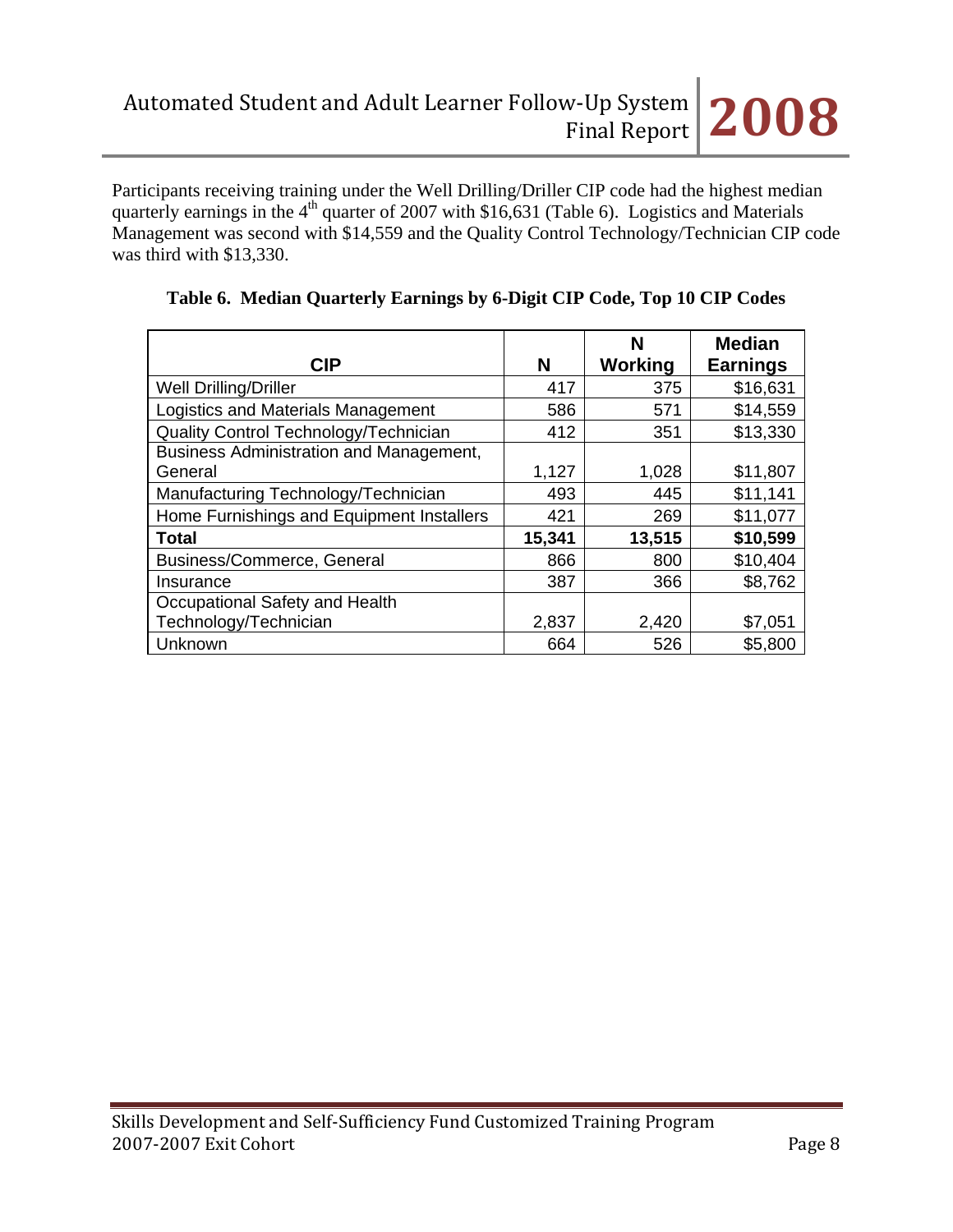General Medical and Surgical Hospitals was the most common industry sector of employment for program exiters in the fourth quarter of 2007, according to Table 7. Fruit and Vegetable Preserving and Specialty Food Manufacturing was the second most common sector, followed by Converted Paper Product Manufacturing. Program exiters working in the Basic Chemical Manufacturing industry sector had the highest median quarterly earnings in the target quarter with \$19,478. Participants employed in the Support Activities for Mining industry had the second highest median quarterly earnings with \$16,005.

| <b>Industry of Employment</b>                                             | N<br>Working | <b>Median</b><br><b>Earnings</b> | <b>NAICS</b><br>Code |
|---------------------------------------------------------------------------|--------------|----------------------------------|----------------------|
| <b>General Medical and Surgical Hospitals</b>                             | 1,067        | \$12,081                         | 6221                 |
| Fruit and Vegetable Preserving and Specialty<br><b>Food Manufacturing</b> | 657          | \$12,336                         | 3114                 |
| <b>Converted Paper Product Manufacturing</b>                              | 640          | \$15,746                         | 3222                 |
| <b>Other Miscellaneous Manufacturing</b>                                  | 590          | \$7,293                          | 3399                 |
| Accounting, Tax Preparation, Bookkeeping,<br>and Payroll Services         | 562          | \$8,010                          | 5412                 |
| <b>Support Activities for Mining</b>                                      | 521          | \$16,005                         | 2131                 |
| Animal Slaughtering and Processing                                        | 503          | \$5,444                          | 3116                 |
| <b>Utility System Construction</b>                                        | 498          | \$13,763                         | 2371                 |
| Motor Vehicle Parts Manufacturing                                         | 496          | \$7,059                          | 3363                 |
| <b>Basic Chemical Manufacturing</b>                                       | 426          | \$19,478                         | 3251                 |

# **Table 7. Top 10 Industries of Employment by 4-Digit NAICS Code**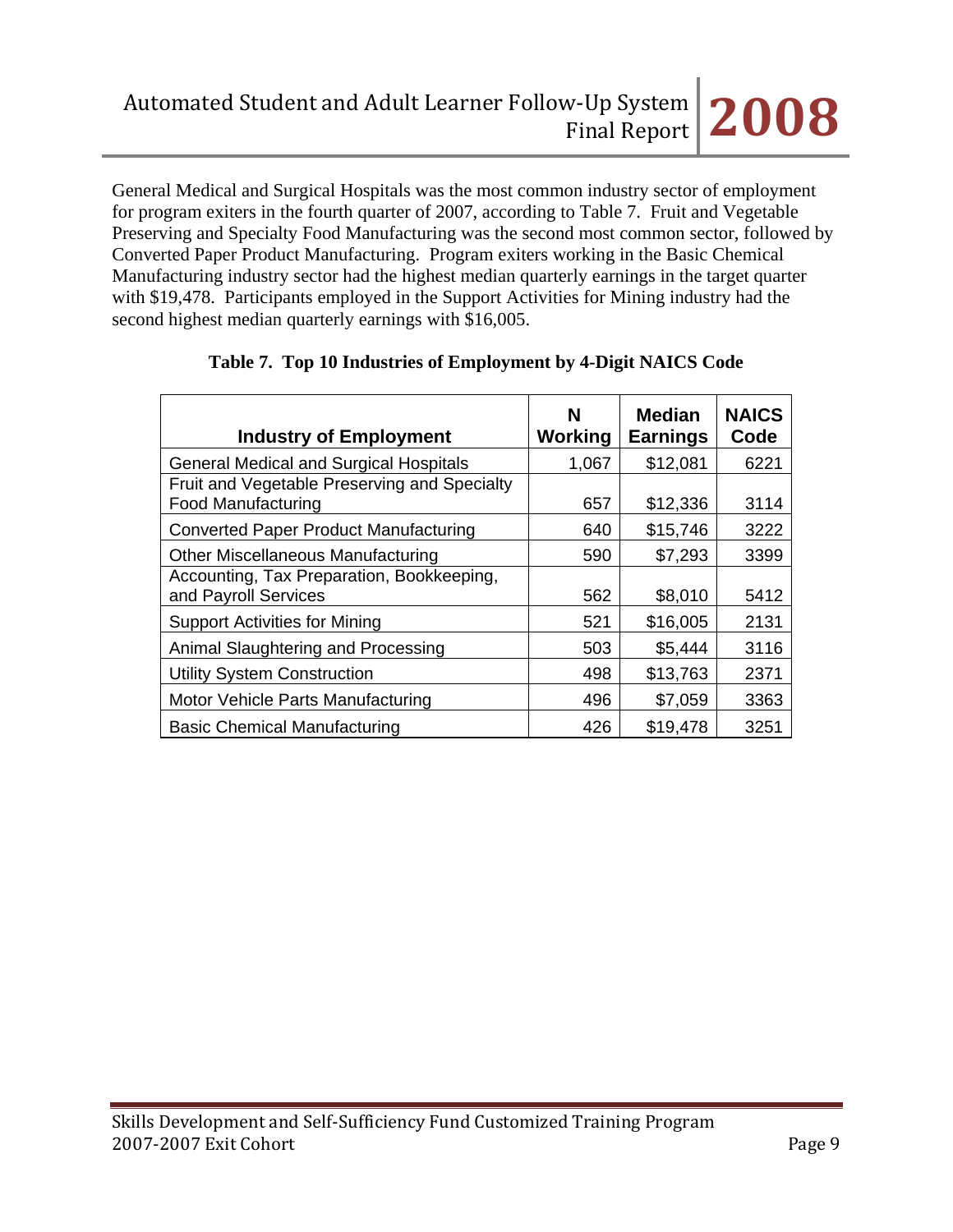Table 8 shows the ten higher education institutions with the most SDF program participants enrolled in the Fall of 2008. Lee College had the largest number of program participants enrolled. Overall, only 3.8 percent of the cohort was found enrolled in higher education in 2008.

| <b>Institution</b>                              | N   | $%$ of<br>All<br><b>Enrolled</b> | $%$ of<br><b>Cohort</b> |
|-------------------------------------------------|-----|----------------------------------|-------------------------|
| Lee College                                     | 105 | 11.3                             | 0.7                     |
| <b>Frank Phillips College</b>                   | 87  | 9.4                              | 0.6                     |
| <b>Texarkana College</b>                        | 79  | 8.5                              | 0.5                     |
| Panola College                                  | 59  | 6.4                              | 0.4                     |
| <b>Laredo Community College</b>                 | 56  | 6.0                              | 0.4                     |
| El Paso Community College District              | 54  | 5.8                              | 0.4                     |
| <b>Grayson County College</b>                   | 30  | 3.2                              | 0.2                     |
| Paris Junior College                            | 26  | 2.8                              | 0.2                     |
| <b>Texas State Technical College - Marshall</b> | 25  | 2.7                              | 0.2                     |
| University of Texas at El Paso                  | 23  | 2.5                              | 0.2                     |

# **Table 8. Top 10 Higher Education Institutions, All SDF Participants Enrolled in Fall 2008**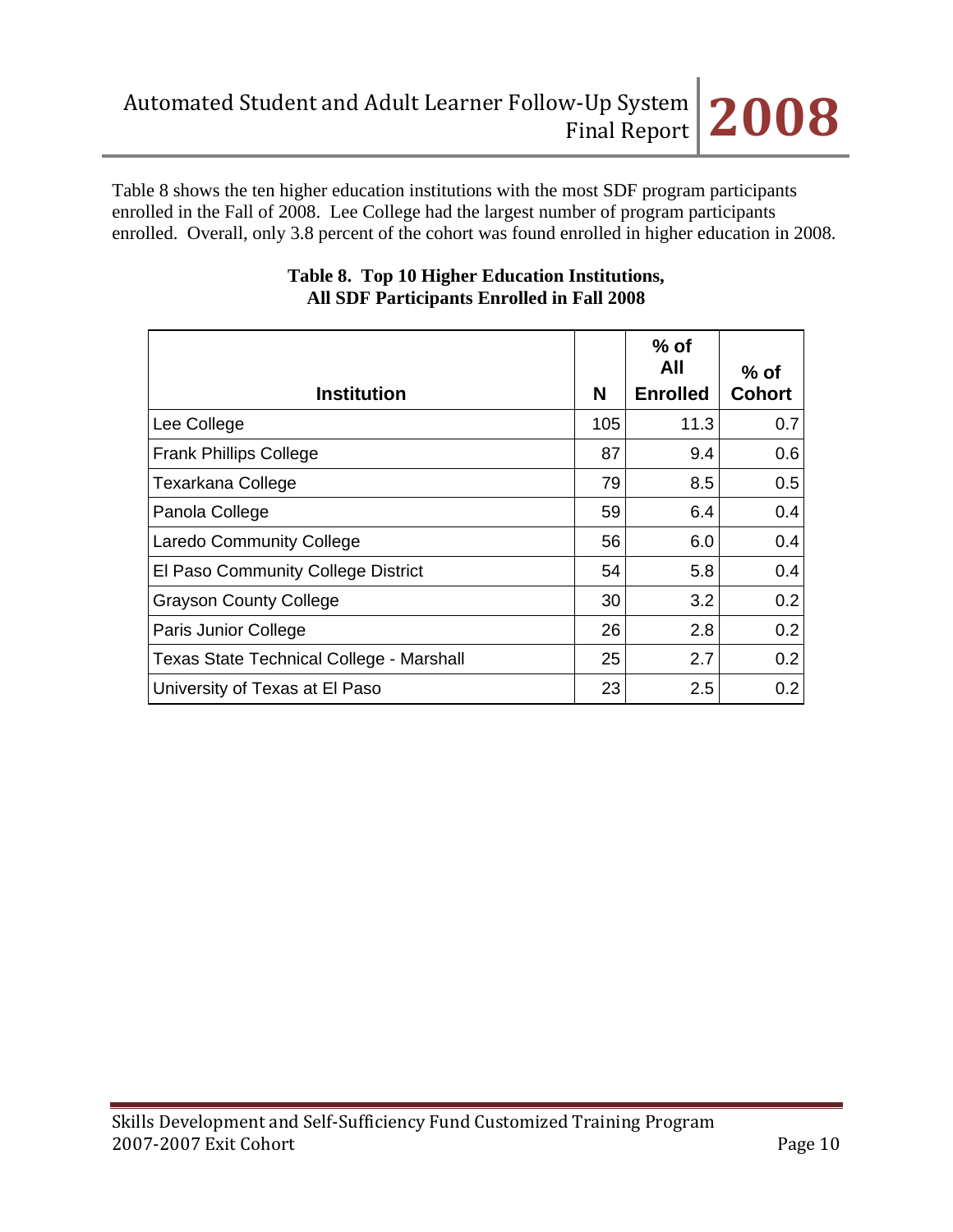Table 9 shows the ten programs of instruction with the most SDF participants enrolled in Fall 2008, by Classification of Instructional Program (CIP) title. We see the majority of enrollees were found enrolled in Occupational Safety and Health Technology/Technician. The CIP title Nursing - Registered Nurse Training (RN, ASN, BSN, MSN) was second in rank. Six of the ten top CIP titles are occupationally specific and in fields that are in demand, and it is always nice to see alignment between education and marketplace demand.

| <b>CIP Title</b>                                                                               | N   | $%$ of<br>All<br><b>Enrolled</b> | $%$ of<br><b>Cohort</b> |
|------------------------------------------------------------------------------------------------|-----|----------------------------------|-------------------------|
| Occupational Safety and Health Technology/Technician                                           | 132 | 14.7                             | 0.9                     |
| Nursing - Registered Nurse Training (RN, ASN, BSN, MSN)                                        | 81  | 9.0                              | 0.5                     |
| Liberal Arts and Sciences/Liberal Studies                                                      | 46  | 5.1                              | 0.3                     |
| Business Administration and Management, General                                                | 46  | 5.1                              | 0.3                     |
| <b>General Studies</b>                                                                         | 43  | 4.8                              | 0.3                     |
| <b>Welding Technology/Welder</b>                                                               | 36  | 4.0                              | 0.2                     |
| Undeclared                                                                                     | 35  | 3.9                              | 0.2                     |
| Pipefitting/Pipefitter and Sprinkler Fitter                                                    | 28  | 3.1                              | 0.2                     |
| Electrician                                                                                    | 19  | 2.1                              | 0.1                     |
| Instrumentation Technology/Technician                                                          | 18  | 2.0                              | 0.1                     |
| Note: Cells with values less than 5 are marked "n/a" to protect the privacy of cohort members. |     |                                  |                         |

## **Table 9. Top 10 CIP Titles for All SDF Program Participants Enrolled in Fall 2008**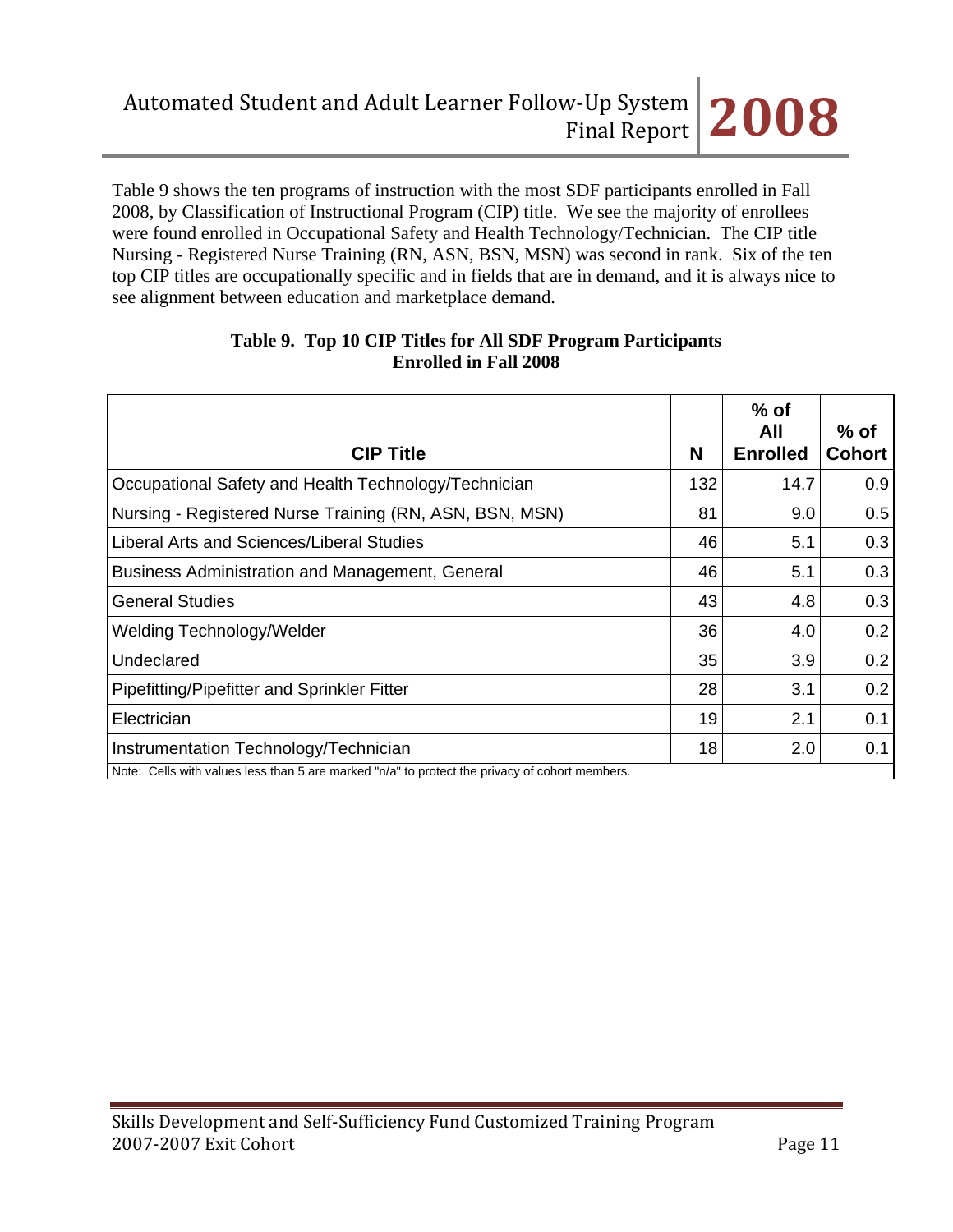## **Self-Sufficiency Fund (SSF)**

Table 10 shows employment for SSF participants in the  $4<sup>th</sup>$  quarter of 2007, by training provider. Excluding providers with too few participants to display, participants receiving training from Project Arriba, Inc. had the highest employment during the quarter with 95.5 percent. Participants from TSTC-Waco had the second highest employment with 91.5 percent. Alvin Community College had the most participants of any training provider and employment for that group was 77.5 percent. Overall employment for the SDF cohort in the  $4<sup>th</sup>$  quarter of 2007 was 79.2 percent.

|                                                                                                |       | N              | $\frac{0}{0}$ |
|------------------------------------------------------------------------------------------------|-------|----------------|---------------|
| <b>Provider</b>                                                                                | N     | <b>Working</b> | Working       |
| <b>Alliance for Multicultural Community</b>                                                    |       |                |               |
| <b>Services</b>                                                                                | n/a   | n/a            | 100.0         |
| Project Arriba, Inc.                                                                           | 22    | 21             | 95.5          |
| Texas State Technical College -                                                                |       |                |               |
| Waco                                                                                           | 260   | 238            | 91.5          |
| Northeast Texas Community College                                                              | 62    | 53             | 85.5          |
| <b>McLennan Community College</b>                                                              | 111   | 92             | 82.9          |
| <b>Grayson County College</b>                                                                  | 437   | 360            | 82.4          |
| <b>DCCD-El Centro College</b>                                                                  | 15    | 12             | 80.0          |
| <b>Austin Community College</b>                                                                | 25    | 20             | 80.0          |
| Total                                                                                          | 1,929 | 1,528          | 79.2          |
| <b>Alvin Community College</b>                                                                 | 440   | 341            | 77.5          |
| <b>Laredo Community College</b>                                                                | 223   | 169            | 75.8          |
| Panola College                                                                                 | 63    | 47             | 74.6          |
| <b>Texas State Technical College - West</b>                                                    |       |                |               |
| Texas                                                                                          | 195   | 129            | 66.2          |
| <b>Alamo Community College District</b>                                                        | 72    | 42             | 58.3          |
| Note: Cells with values less than 5 are marked "n/a" to protect the privacy of cohort members. |       |                |               |

## **Table 10. Employment by Training Provider**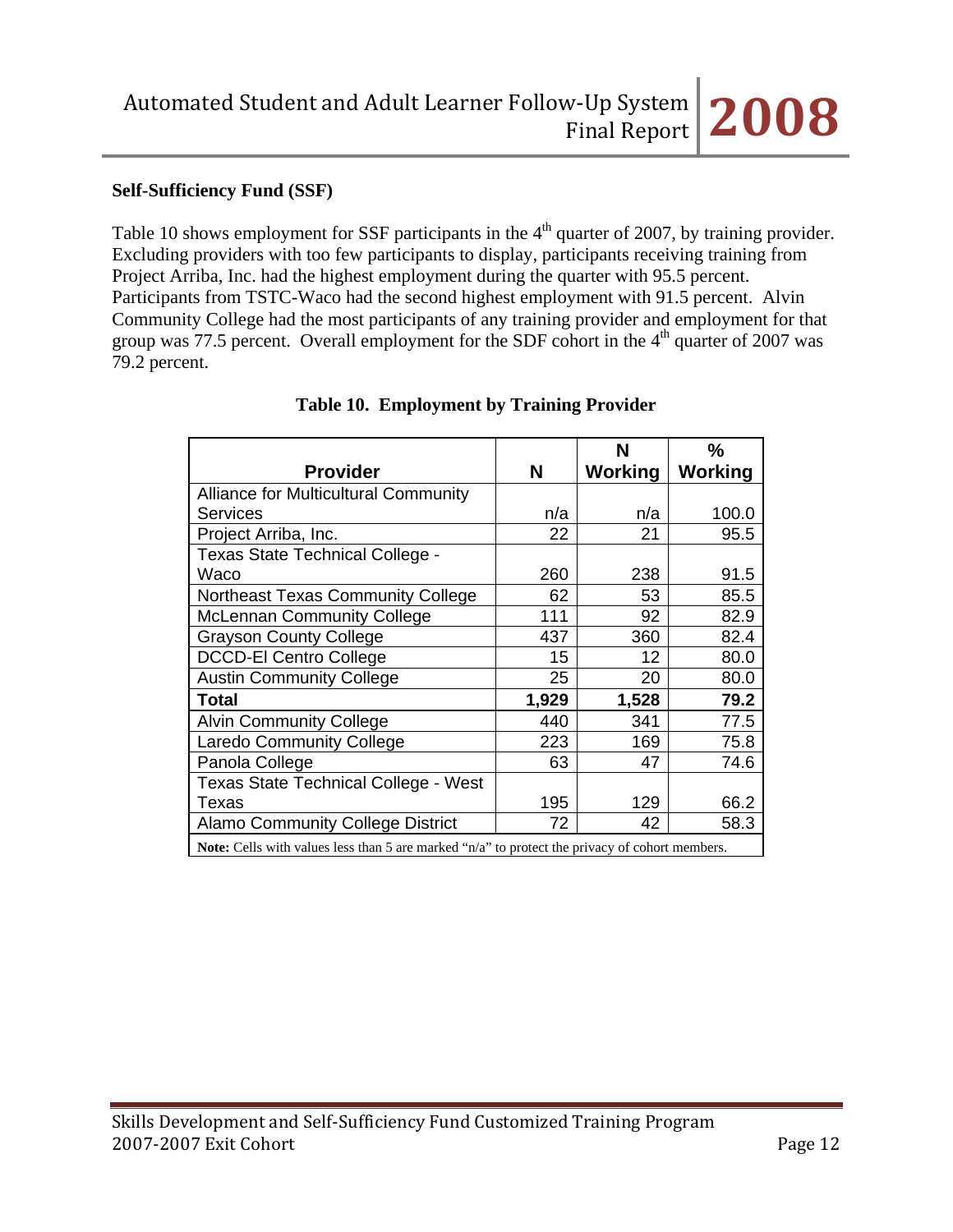Table 11 shows median quarterly earnings by training provider for the SSF program. Project Arriba, Inc., the training provider with the highest employment during the study period, also had the highest median earnings with \$13,457. Northeast Texas Community College had the second highest earnings with \$6,962, followed by Texas State Technical College – West Texas with \$5,527. Alvin Community College had median earnings of \$5,030. Median earnings for the cohort as a whole were \$4,680.

|                                                                                                |       | N       | <b>Median</b>   |  |
|------------------------------------------------------------------------------------------------|-------|---------|-----------------|--|
| <b>Provider</b>                                                                                | N     | Working | <b>Earnings</b> |  |
| Project Arriba, Inc.                                                                           | 22    | 21      | \$13,457        |  |
| Northeast Texas Community College                                                              | 62    | 53      | \$6,962         |  |
| Texas State Technical College - West                                                           |       |         |                 |  |
| Texas                                                                                          | 195   | 129     | \$5,527         |  |
| Texas State Technical College -                                                                |       |         |                 |  |
| Waco                                                                                           | 260   | 238     | \$5,520         |  |
| <b>Alvin Community College</b>                                                                 | 440   | 341     | \$5,030         |  |
| <b>Austin Community College</b>                                                                | 25    | 20      | \$4,820         |  |
| Total                                                                                          | 1,929 | 1,528   | \$4,680         |  |
| <b>Grayson County College</b>                                                                  | 437   | 360     | \$4,669         |  |
| <b>McLennan Community College</b>                                                              | 111   | 92      | \$4,596         |  |
| <b>Alamo Community College District</b>                                                        | 72    | 42      | \$4,040         |  |
| <b>DCCD-El Centro College</b>                                                                  | 15    | 12      | \$3,687         |  |
| <b>Laredo Community College</b>                                                                | 223   | 169     | \$3,433         |  |
| Panola College                                                                                 | 63    | 47      | \$3,113         |  |
| Alliance for Multicultural Community                                                           |       |         |                 |  |
| <b>Services</b>                                                                                | n/a   | n/a     | \$361           |  |
| Note: Cells with values less than 5 are marked "n/a" to protect the privacy of cohort members. |       |         |                 |  |

## **Table 11. Median Quarterly Earnings by Training Provider**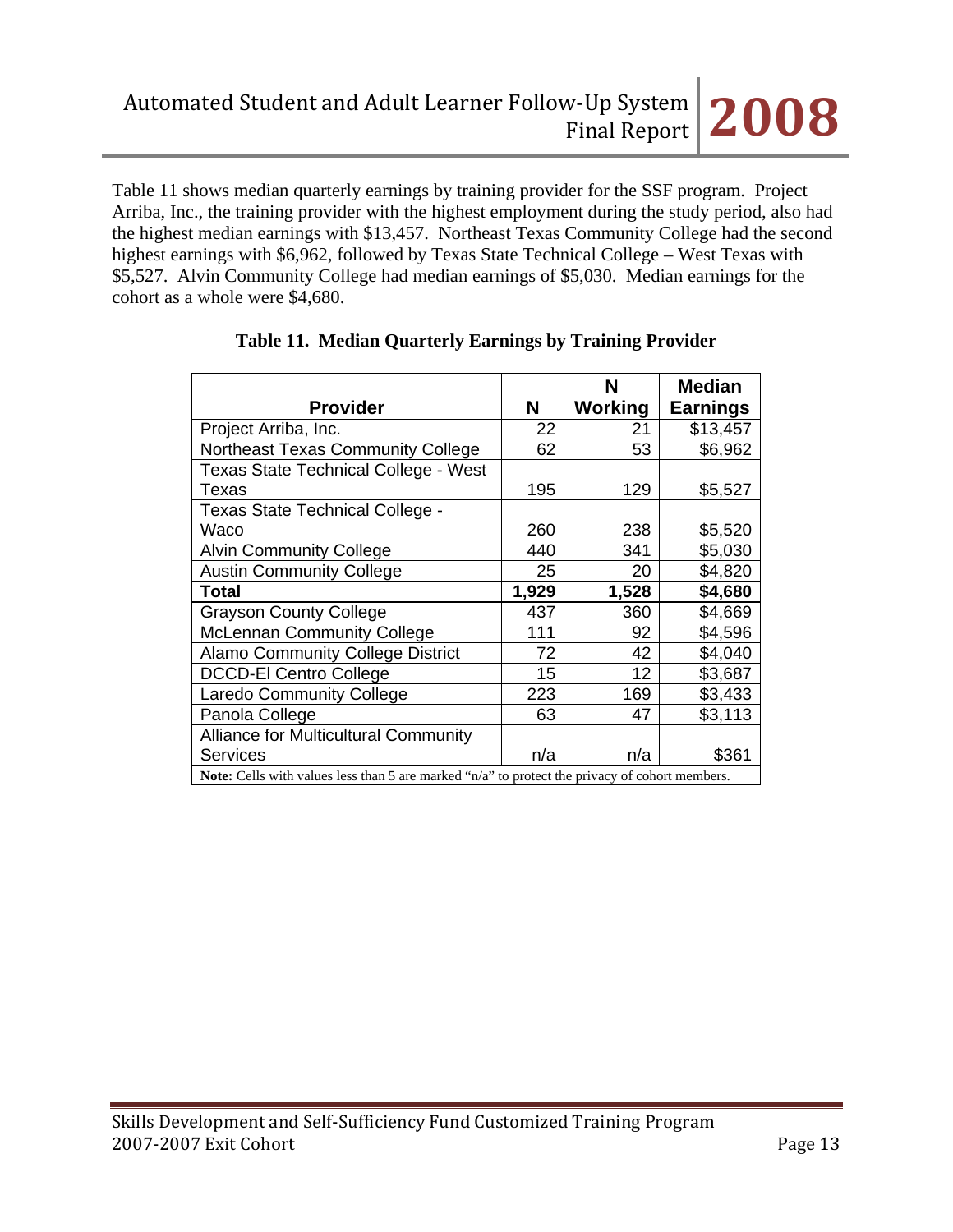Table 12 shows employment by completion status for SSF participants in the  $4<sup>th</sup>$  quarter of 2007. Participants who completed training successfully had the highest employment percentage in the target quarter with 80.1 percent employed. Participants who successfully completed their coursework but did not pass the exam at the end had employment of 72.4 percent.

| <b>Completion Status</b>         | N     | N<br>Working | %<br>Working |
|----------------------------------|-------|--------------|--------------|
| <b>Complete Successfully</b>     | 1.719 | 1,376        | 80.          |
| Total                            | 1,929 | 1,528        | 79.2         |
| <b>Complete-Not Successfully</b> | 210   | 152          |              |

|  | <b>Table 12. Employment by Completion Status</b> |  |  |
|--|--------------------------------------------------|--|--|
|--|--------------------------------------------------|--|--|

Participants who completed training and successfully passed the exams at the end of training had the highest median quarterly earnings with \$4,687 (Table 13). Those who completed unsuccessfully had median quarterly earnings of \$4,644.

## **Table 13. Median Quarterly Earnings by Completion Status**

| <b>Completion Status</b>         | N     | N<br>Working | <b>Median</b><br><b>Earnings</b> |
|----------------------------------|-------|--------------|----------------------------------|
| <b>Complete Successfully</b>     | 1.719 | 1,376        | \$4,687                          |
| Total                            | 1,929 | 1,528        | \$4,680                          |
| <b>Complete-Not Successfully</b> | 210   | 152          | \$4,644                          |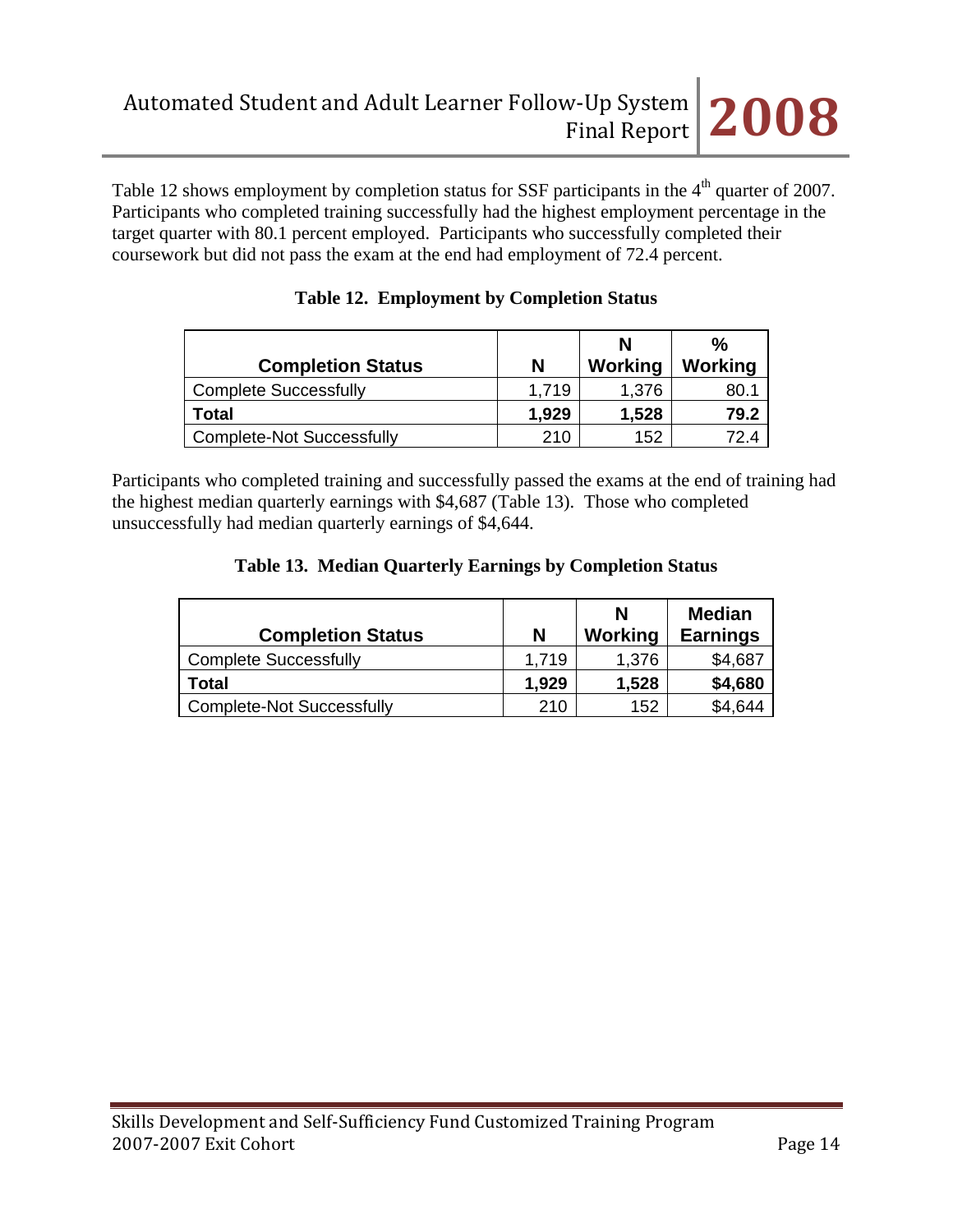Table 14 shows employment for the ten most frequent CIP codes used in training. Insurance was the training CIP with the highest employment percentage (97.7%). Business Administration and Management, General was second on the list with 91.4 percent employed. Quality Control Technology/Technician rounded out the top three with 83.0 percent employment. Customer Service Support/Call Center/Teleservice Operation was the most common CIP, but it had an employment rate of 77.5 percent, below the 79.2 percent average for all programs.

|                                                          |       | N       | %       |
|----------------------------------------------------------|-------|---------|---------|
| <b>CIP Code</b>                                          | Ν     | Working | Working |
| Insurance                                                | 43    | 42      | 97.7    |
| Business Administration and Management, General          | 35    | 32      | 91.4    |
| Quality Control Technology/Technician                    | 112   | 93      | 83.0    |
| Occupational Safety and Health Technology/Technician     | 437   | 360     | 82.4    |
| Administrative Assistant and Secretarial Science,        |       |         |         |
| General                                                  | 99    | 80      | 80.8    |
| Medical Administrative/Executive Assistant and Medical   |       |         |         |
| Secretary                                                | 36    | 29      | 80.6    |
| <b>Total</b>                                             | 1,928 | 1,528   | 79.2    |
| <b>Customer Service Support/Call Center/Teleservice</b>  |       |         |         |
| Operation                                                | 440   | 341     | 77.5    |
| Unknown                                                  | 223   | 169     | 75.8    |
| Electrical, Electronic and Communications Engineering    |       |         |         |
| Technology/Technician                                    | 95    | 71      | 74.7    |
| <b>Truck and Bus Driver/Commercial Vehicle Operation</b> | 210   | 141     | 67.1    |

### **Table 14. Employment by 6-Digit CIP Code, Top 10 CIP Codes**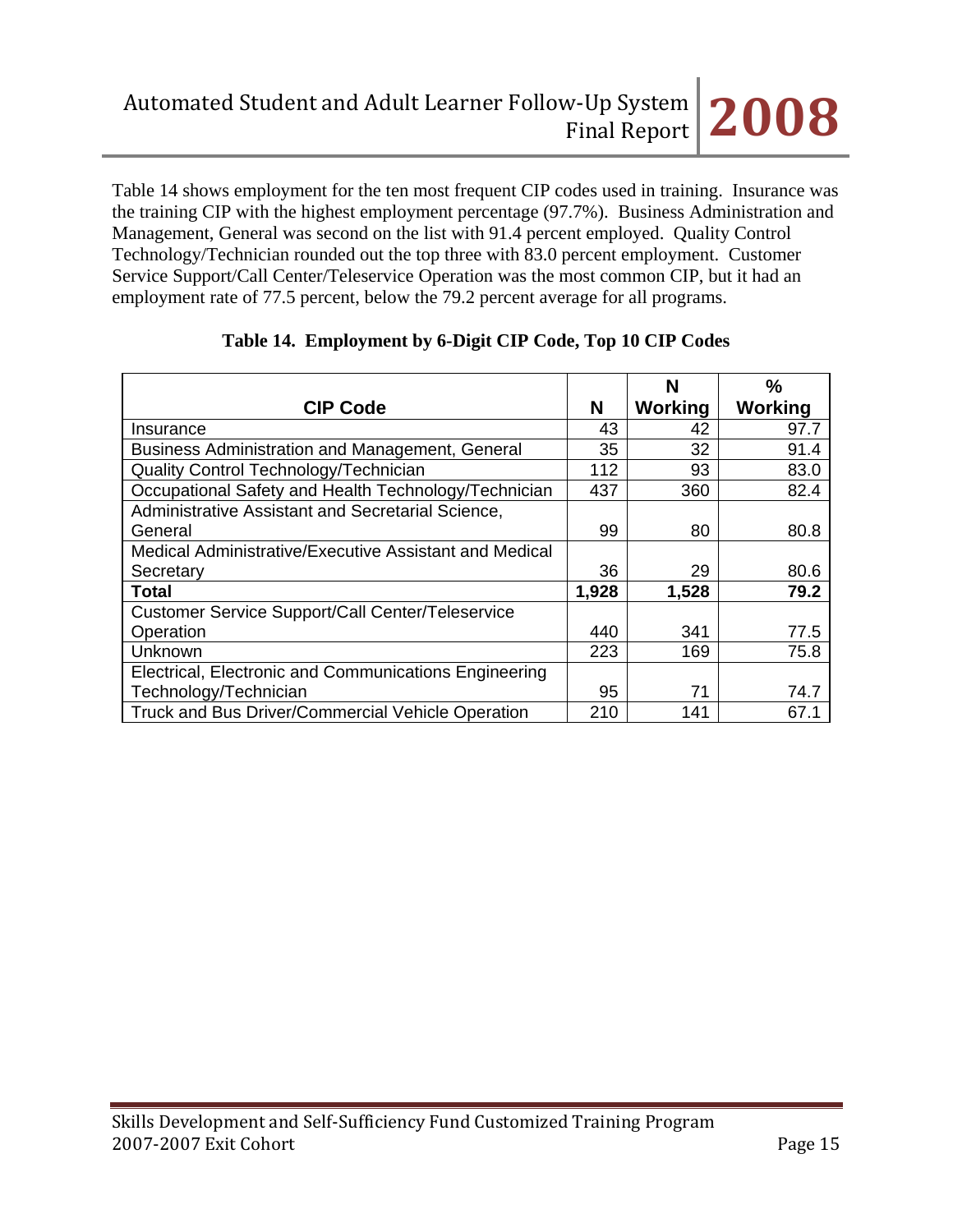Participants receiving training under the Insurance CIP code had the highest median quarterly earnings in the  $4<sup>th</sup>$  quarter of 2007 with \$8,653 (Table 15). Participants with the Business Administration and Management, General CIP code were second with \$7,177 and the Electrical, Electronic and Communications Engineering Technology/Technician CIP code was third with \$6,200. Customer Service Support/Call Center/Teleservice Operation training recipients had median quarterly earnings of \$5,030.

|                                                         |       | N       | <b>Median</b>   |
|---------------------------------------------------------|-------|---------|-----------------|
| <b>CIP Code</b>                                         | N     | Working | <b>Earnings</b> |
| Insurance                                               | 43    | 42      | \$8,653         |
| Business Administration and Management, General         | 35    | 32      | \$7,177         |
| Electrical, Electronic and Communications Engineering   |       |         |                 |
| Technology/Technician                                   | 95    | 71      | \$6,200         |
| Truck and Bus Driver/Commercial Vehicle Operation       | 210   | 141     | \$5,229         |
| <b>Customer Service Support/Call Center/Teleservice</b> |       |         |                 |
| Operation                                               | 440   | 341     | \$5,030         |
| <b>Total</b>                                            | 1,928 | 1,527   | \$4,680         |
| Occupational Safety and Health Technology/Technician    | 437   | 360     | \$4,669         |
| Quality Control Technology/Technician                   | 112   | 93      | \$4,602         |
| Medical Administrative/Executive Assistant and Medical  |       |         |                 |
| Secretary                                               | 36    | 29      | \$3,980         |
| Administrative Assistant and Secretarial Science,       |       |         |                 |
| General                                                 | 99    | 80      | \$3,586         |
| Unknown                                                 | 223   | 169     | \$3,433         |

## **Table 15. Median Quarterly Earnings by 6-Digit CIP Code, Top 10 CIP Codes**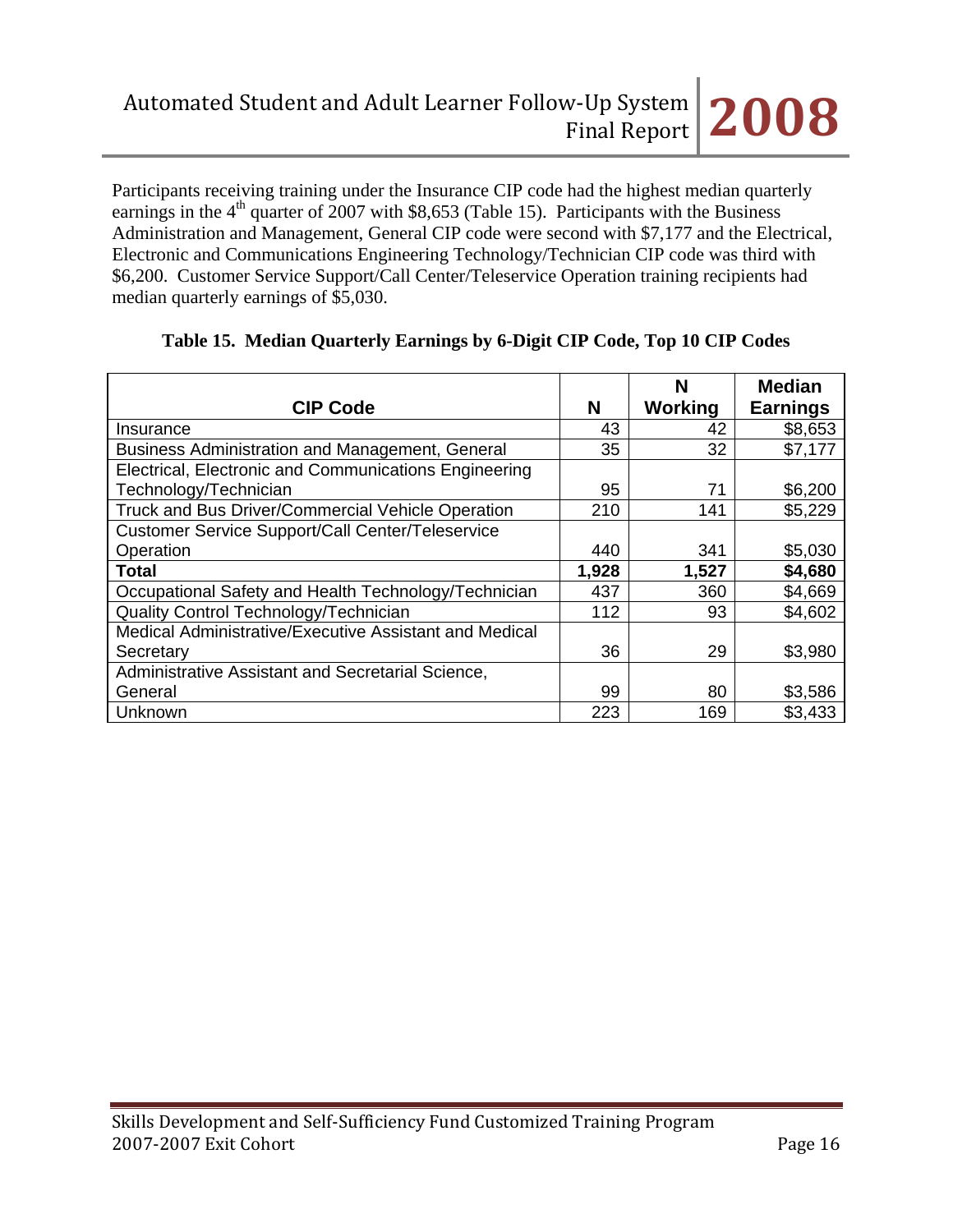Animal Slaughtering and Processing was the most common industry sector of employment for program exiters in the fourth quarter of 2007, according to Table 16. The Business Support Services industry was the second most common sector, followed by Wired Telecommunications Carriers. Program exiters working in the General Medical and Surgical Hospitals industry sector had the highest median quarterly earnings in the target quarter with \$9,113. Participants employed in the Agencies, Brokerages, and Other Insurance Related Activities industry had the second highest median quarterly earnings with \$8,576.

| <b>Industry of Employment</b>                                          | N<br>Working | <b>Median</b><br><b>Earnings</b> | <b>NAICS</b><br>Code |
|------------------------------------------------------------------------|--------------|----------------------------------|----------------------|
| Animal Slaughtering and Processing                                     | 302          | \$5,240                          | 3116                 |
| <b>Business Support Services</b>                                       | 203          | \$3,990                          | 5614                 |
| <b>Wired Telecommunications Carriers</b>                               | 152          | \$5,528                          | 5171                 |
| <b>Employment Services</b>                                             | 89           | \$2,160                          | 5613                 |
| <b>General Freight Trucking</b>                                        | 57           | \$5,069                          | 4841                 |
| Agencies, Brokerages, and Other<br><b>Insurance Related Activities</b> | 44           | \$8,576                          | 5242                 |
| <b>General Medical and Surgical</b><br>Hospitals                       | 33           | \$9,113                          | 6221                 |
| <b>Elementary and Secondary Schools</b>                                | 29           | \$2,650                          | 6111                 |
| <b>Full-Service Restaurants</b>                                        | 27           | \$1,959                          | 7221                 |
| <b>Nursing Care Facilities</b>                                         | 26           | \$3,741                          | 6231                 |

# **Table 16. Top 10 Industries of Employment by 4-Digit NAICS Code**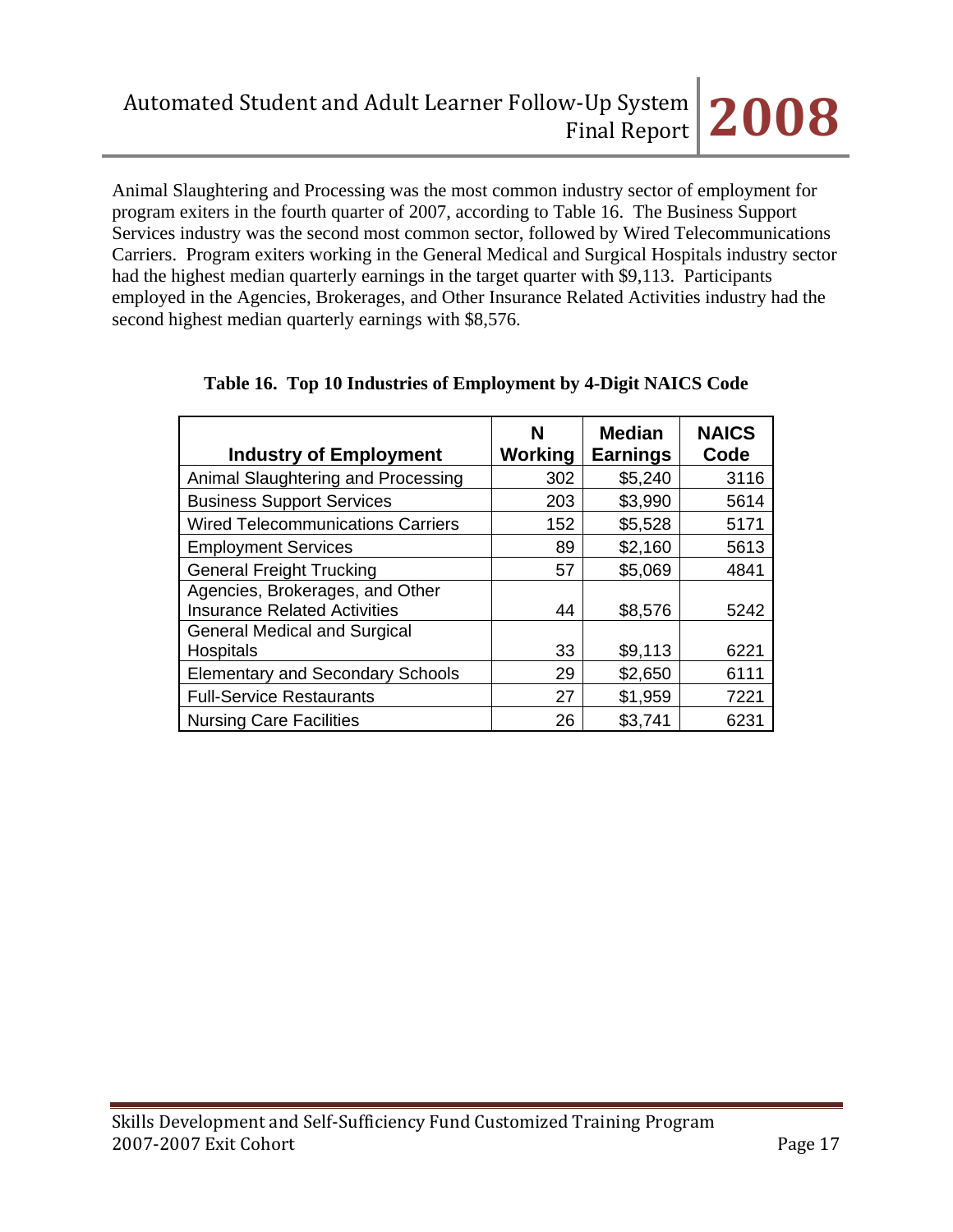

Table 17 shows the ten higher education institutions with the most SSF program participants enrolled in the Fall of 2008. Alvin Community College had the largest number of program participants enrolled, followed by Laredo Community College. Overall, 6.3 percent of the cohort was found enrolled in higher education in 2008.

| <b>Institution</b>                                                                             | N   | $%$ of<br>All<br><b>Enrolled</b> | $%$ of<br><b>Cohort</b> |
|------------------------------------------------------------------------------------------------|-----|----------------------------------|-------------------------|
| <b>Alvin Community College</b>                                                                 | 42  | 29.0                             | 2.2                     |
| Laredo Community College                                                                       | 24  | 16.6                             | 1.2                     |
| <b>McLennan Community College</b>                                                              | 23  | 15.9                             | 1.2                     |
| <b>Grayson County College</b>                                                                  | 9   | 6.2                              | 0.5                     |
| Texas State Technical College - Waco                                                           | 6   | 4.1                              | 0.3                     |
| Alamo Community College District - Northwest Vista<br>College                                  | n/a | 2.8                              | 0.2                     |
| San Jacinto College South Campus                                                               | n/a | 2.1                              | 0.2 <sub>0</sub>        |
| St. Philips College                                                                            | n/a | 2.1                              | 0.2                     |
| Texas A&M International University                                                             | n/a | 2.1                              | 0.2 <sub>0</sub>        |
| Kilgore College                                                                                | n/a | 1.4                              | 0.1                     |
| Note: Cells with values less than 5 are marked "n/a" to protect the privacy of cohort members. |     |                                  |                         |

## **Table 17. Top 10 Higher Education Institutions, All SSF Participants Enrolled in Fall 2008**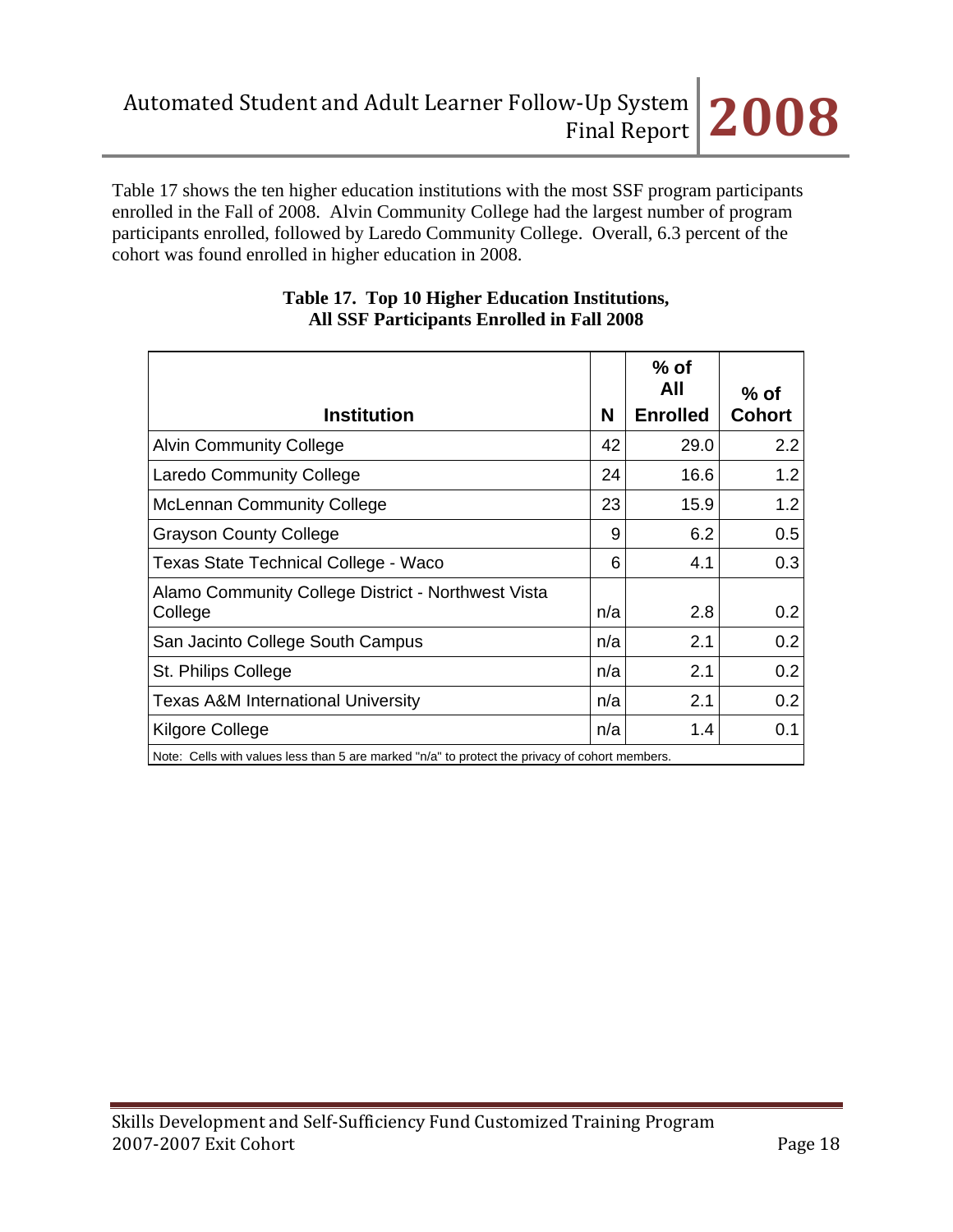Table 18 shows the ten programs of instruction with the most SSF participants enrolled in Fall 2008, by Classification of Instructional Program (CIP) title. We see the majority of enrollees were found enrolled in Selling Skills and Sales Operations. Business Administration and Management, General was second, followed by General Studies.

| <b>CIP Title</b>                                                                                                                                                                 | N   | $%$ of<br>All<br><b>Enrolled</b> | $%$ of<br><b>Cohort</b> |
|----------------------------------------------------------------------------------------------------------------------------------------------------------------------------------|-----|----------------------------------|-------------------------|
| Selling Skills and Sales Operations                                                                                                                                              | 31  | 21.5                             | 1.6                     |
| Business Administration and Management, General                                                                                                                                  | 8   | 5.6                              | 0.4                     |
| <b>General Studies</b>                                                                                                                                                           | 7   | 4.9                              | 0.4                     |
| <b>Criminal Justice/Safety Studies</b>                                                                                                                                           | 6   | 4.2                              | 0.3                     |
| <b>Elementary Education and Teaching</b>                                                                                                                                         | 5   | 3.5                              | 0.3                     |
| Nursing - Registered Nurse Training (RN, ASN, BSN, MSN)                                                                                                                          | 5   | 3.5                              | 0.3                     |
| Radiologic Technology/Science – Radiographer<br>(NEW)                                                                                                                            | n/a | 2.8                              | 0.2                     |
| Licensed Practical / Vocational Nurse Training (LPN, LVN, Cert, Dipl, AAS)                                                                                                       | n/a | 2.8                              | 0.2                     |
| Undeclared                                                                                                                                                                       | n/a | 2.8                              | 0.2                     |
| Electrical, Electronic and Communications Engineering<br>Technology/Technician<br>Note: Cells with values less than 5 are marked "n/a" to protect the privacy of cohort members. | n/a | 2.1                              | 0.2                     |

## **Table 18. Top 10 CIP Titles for All SSF Program Participants Enrolled in Fall 2008**